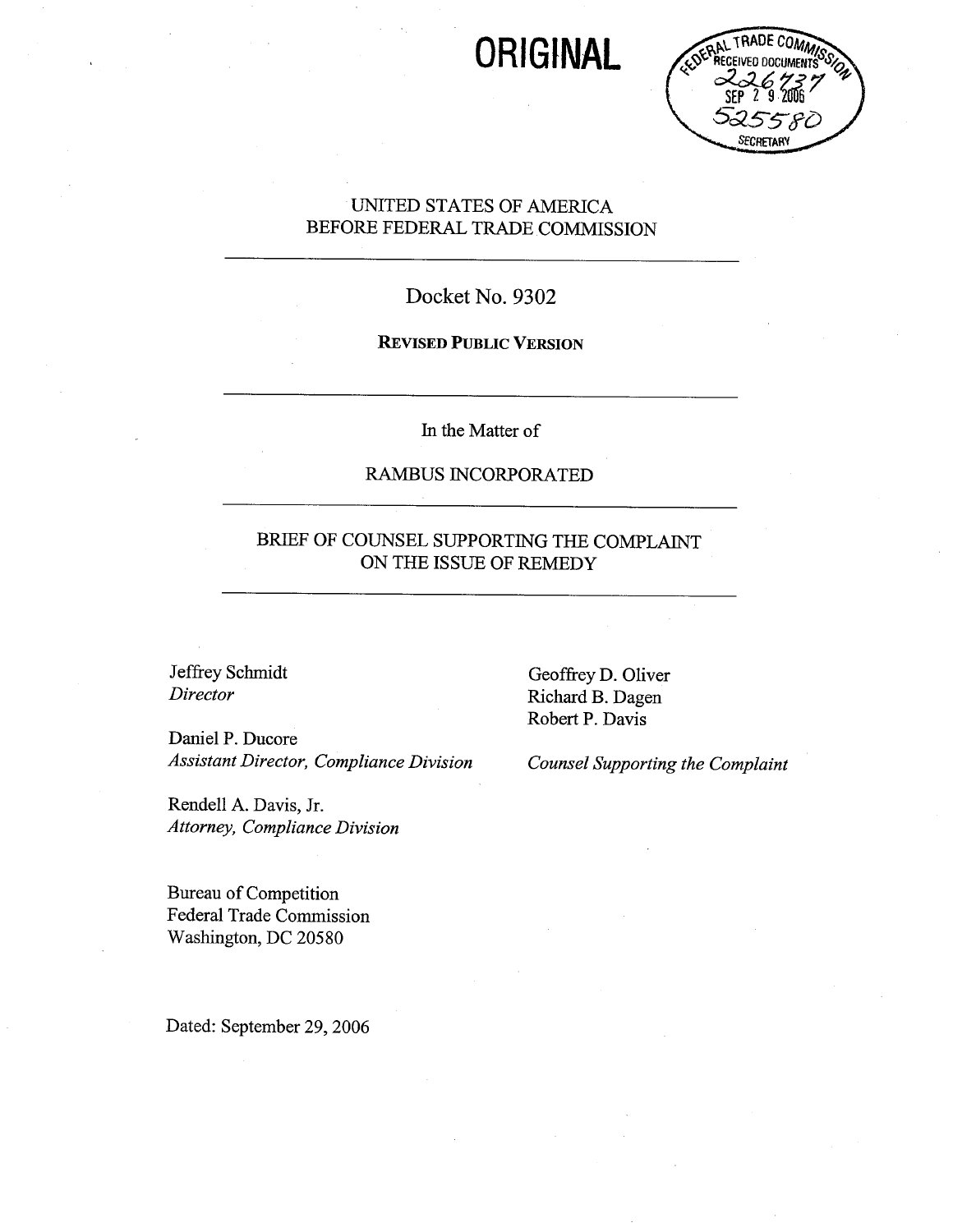# TABLE OF CONTENTS

| $\mathbf{I}$ . | The Appropriate Remedy Is An Order Enjoining Enforcement of Relevant Patents<br>The Remedy Must Fully Restore Competitive Conditions That Would Have<br>A.<br>B.<br>The Commission's Decision Demonstrates That The Likely Competitive Result<br>Would Have Been A Series Of Standards Free Of Rambus's Patents 4<br>1.<br>JEDEC Likely Would Have Avoided Rambus Patents By Selecting<br>2.<br>Alternatives Would Have Limited Rambus To Zero Or, At Most, |
|----------------|-------------------------------------------------------------------------------------------------------------------------------------------------------------------------------------------------------------------------------------------------------------------------------------------------------------------------------------------------------------------------------------------------------------------------------------------------------------|
|                | 3.<br>The Commission Must Resolve Any Reasonable Doubts Against                                                                                                                                                                                                                                                                                                                                                                                             |
|                | C.<br>Law, Economics and Policy All Support An Order Enjoining Enforcement of                                                                                                                                                                                                                                                                                                                                                                               |
|                | Principles of Administrability Favor An Order Enjoining Enforcement of<br>D.                                                                                                                                                                                                                                                                                                                                                                                |
|                |                                                                                                                                                                                                                                                                                                                                                                                                                                                             |
|                | Ε.<br>The Remedy Should Include DDR2 SDRAM and Future JEDEC Standards 16                                                                                                                                                                                                                                                                                                                                                                                    |
| Π.             | A.<br><b>B.</b>                                                                                                                                                                                                                                                                                                                                                                                                                                             |
|                | 1.<br>Cap On Maximum Royalties Based On SDRAM License<br>a)                                                                                                                                                                                                                                                                                                                                                                                                 |
|                | b)<br>Cap On Maximum Royalties Based On RDRAM License                                                                                                                                                                                                                                                                                                                                                                                                       |
|                | Cap On Maximum Royalties Based on Other Factors  22<br>$\mathbf{c})$                                                                                                                                                                                                                                                                                                                                                                                        |
|                | 2.<br>Alternative Procedures for Determining Reasonable Royalties 23<br>a)<br>b)<br>$\mathbf{c}$                                                                                                                                                                                                                                                                                                                                                            |
| $\mathbf{m}$ . | Qualitative Characteristics Descriptive Of Appropriate Relief  25                                                                                                                                                                                                                                                                                                                                                                                           |
| IV.            |                                                                                                                                                                                                                                                                                                                                                                                                                                                             |
|                |                                                                                                                                                                                                                                                                                                                                                                                                                                                             |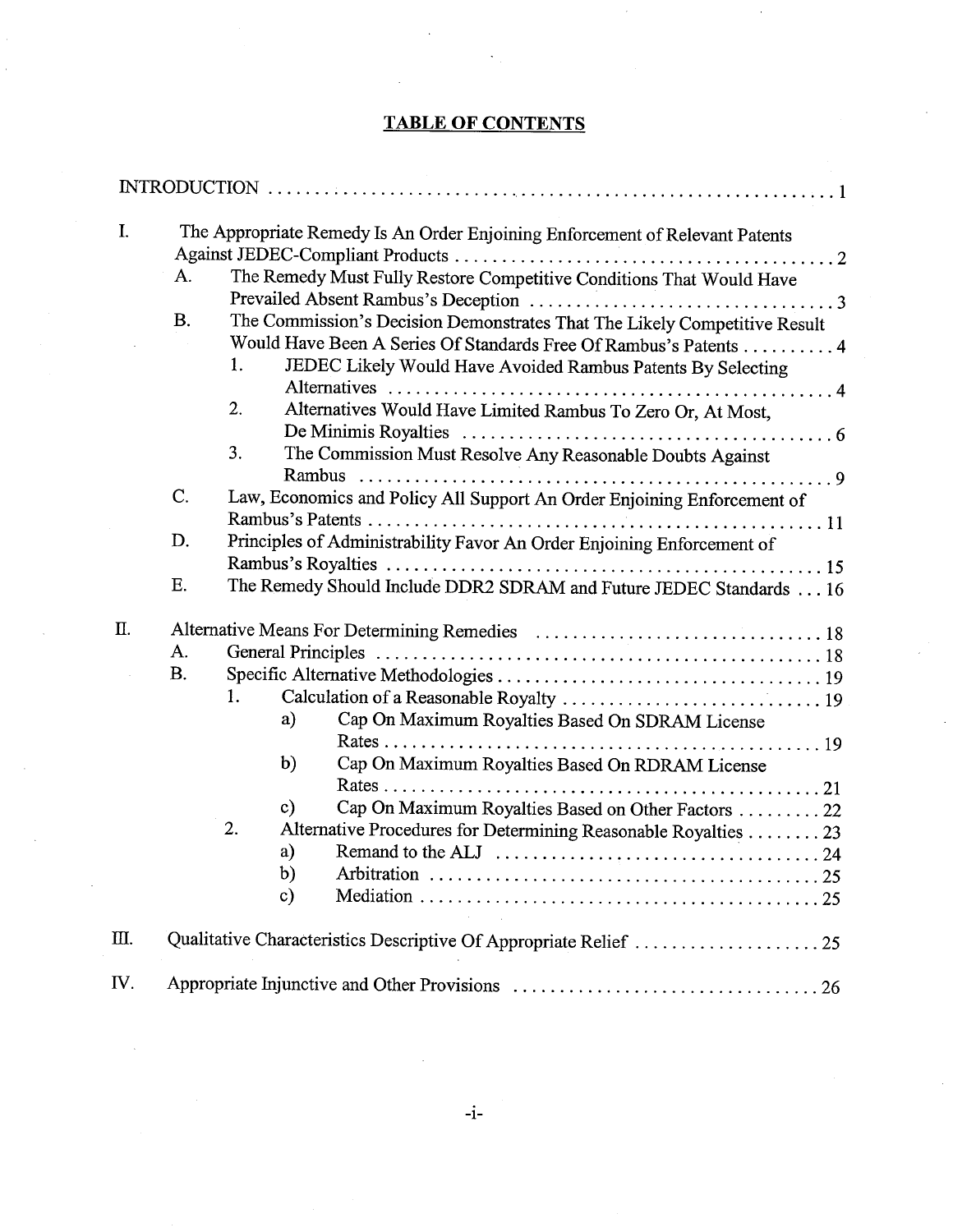# TABLE OF AUTHORITIES

# **CASES**

| A.C. Aukerman Co. v. R.L. Chaides Construction Co., 960 F.2d 1020                                         |
|-----------------------------------------------------------------------------------------------------------|
|                                                                                                           |
| In re American Cyanamid Co., 72 F.T.C. 623 (1967), aff'd, Charles Pfizer & Co. v.                         |
| In re Association of Conference Interpreters ("AIIC"), 123 F.T.C. 465 (1997)  18                          |
| In re Bristol-Meyers Squibb Co., 2003 F.T.C. LEXIS 59, 66-67 (2003). $\dots$ . 11                         |
| In re Cephalon, Inc., and Cima Labs Inc., 2004 F.T.C. LEXIS 162, 22 (2004). $\ldots \ldots \ldots \ldots$ |
|                                                                                                           |
| In re Ekco Products Co., 65 F.T.C. 1163 (1964), aff'd sub nom Ecko Products Co.                           |
|                                                                                                           |
| In re Unocal Oil Company of California, FTC Dkt. No. 9305                                                 |
|                                                                                                           |
|                                                                                                           |
|                                                                                                           |
|                                                                                                           |
| Georgia-Pacific Corp. v. United States Plywood Corp., 318 F.Supp. 1116 (S.D.N.Y. 1970),                   |
|                                                                                                           |
|                                                                                                           |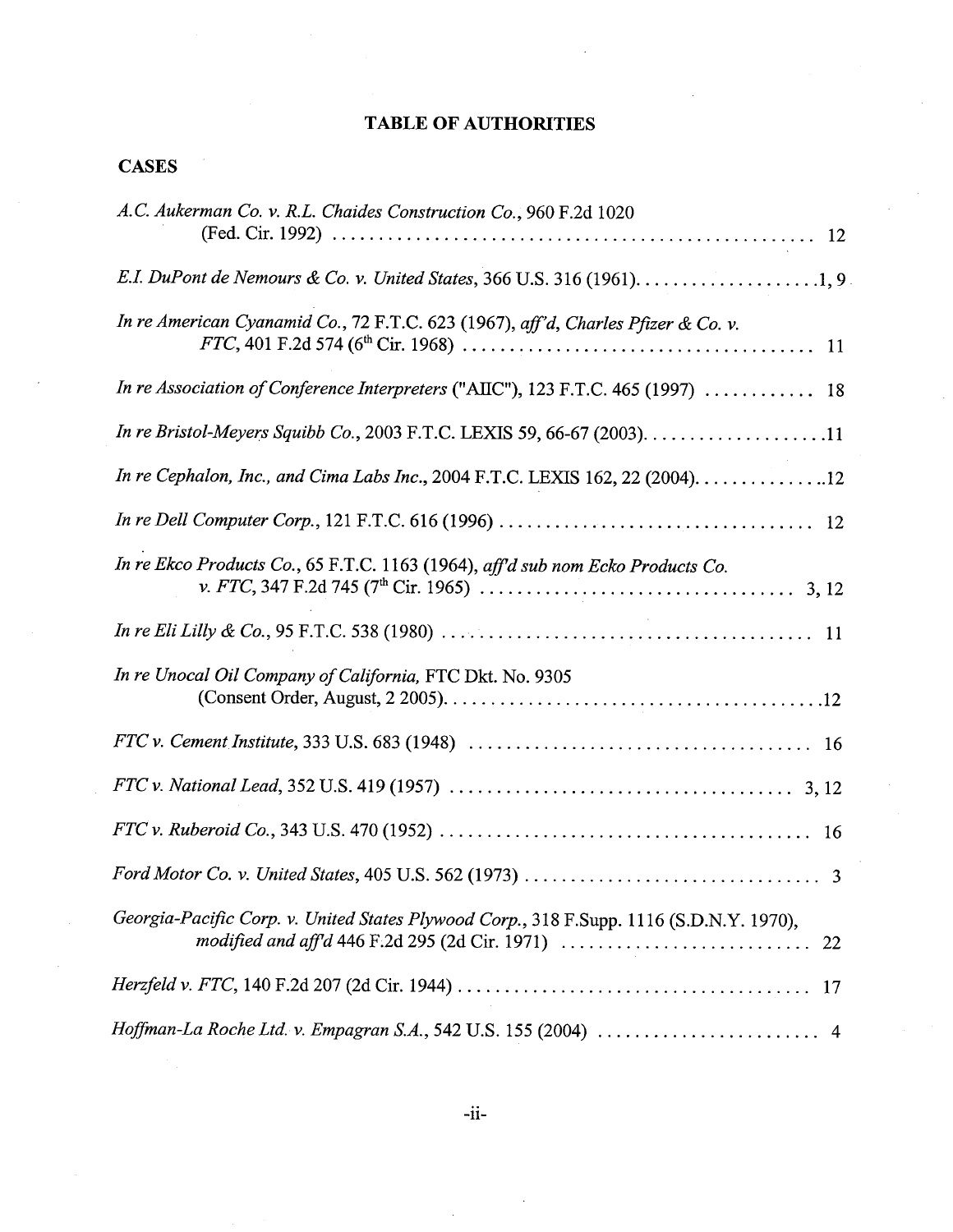| Potter Instr. Co. v. Storage Tech. Corp., 1980 U.S.Dist. LEXIS 14348 (E.D. Va. 1980),                                   |
|-------------------------------------------------------------------------------------------------------------------------|
| Samsung Electrics Co. v. Rambus, Inc., 398 F.Supp.2d 470 (D. Va. 2005) 19                                               |
| Stambler v. Diebold, Inc., 11 U.S.P.Q.2d 1709 (E.D.N.Y. 1988), aff'd mem.,                                              |
| Stryker Corp. v. Zimmer, Inc., 741 F.Supp. 509 (D.N.J. 1990). $\ldots \ldots \ldots \ldots \ldots \ldots \ldots \ldots$ |
|                                                                                                                         |
|                                                                                                                         |
|                                                                                                                         |
|                                                                                                                         |
|                                                                                                                         |
|                                                                                                                         |
|                                                                                                                         |
| Wang Laboratoriess, Inc. v. Mitsubishi Electrics America, Inc., 103 F.3d                                                |
|                                                                                                                         |
| <b>OTHER AUTHORITIES</b>                                                                                                |
|                                                                                                                         |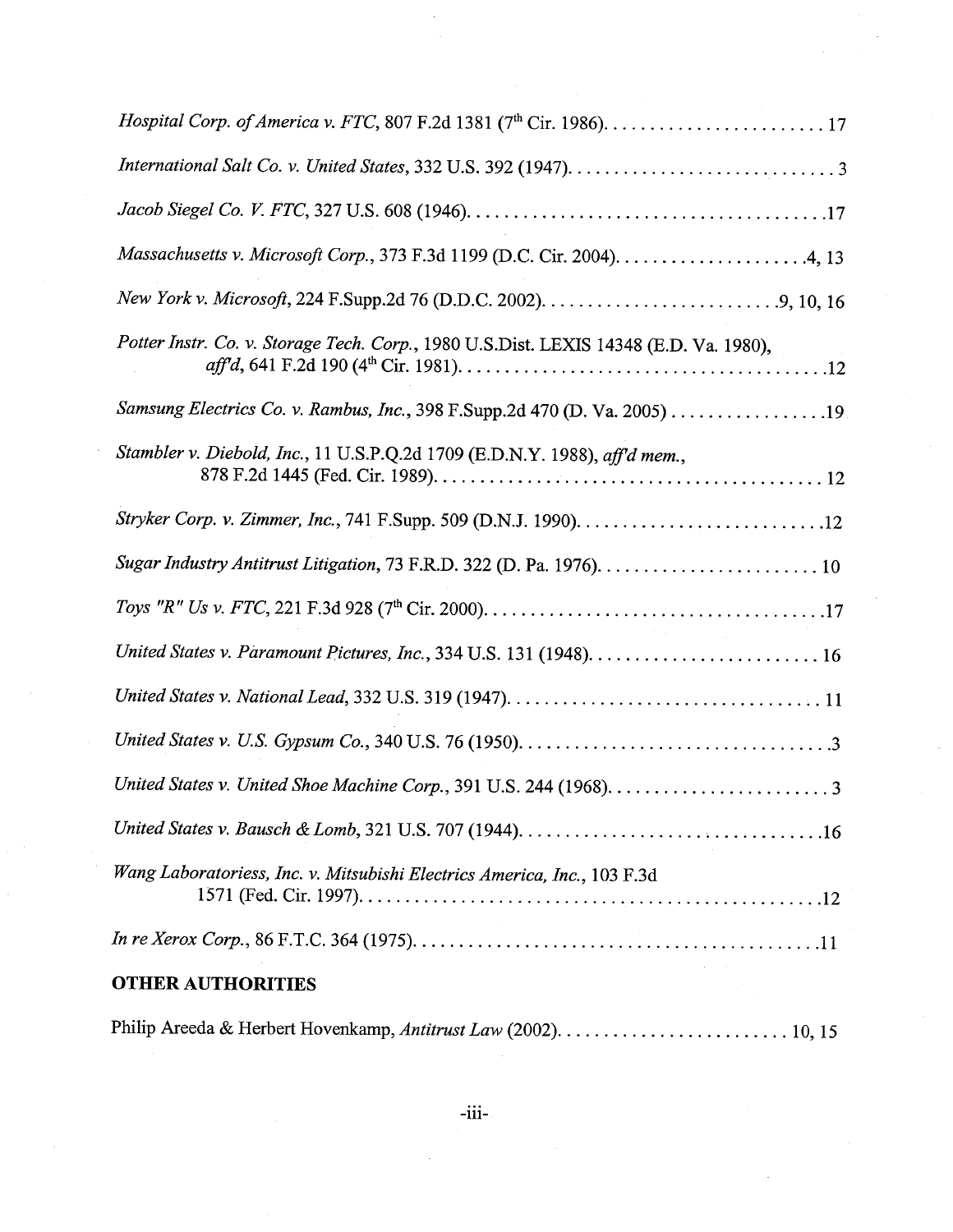| Michael G. Cowie and Joseph P. Lavelle, Patents Covering Industry Standards: The Risks to<br>Envorceability Due to Conduct Before Standard-Setting Organizations, |  |
|-------------------------------------------------------------------------------------------------------------------------------------------------------------------|--|
| Daniel J. Gifford, Developing Models for a Coherent Treatment of Standard-setting<br>Issues under the Patent, Copyright, and Antitrust Laws,                      |  |
|                                                                                                                                                                   |  |
| Kimberly J. Mann, Constitutional Challenges to Court-Ordered Arbitration,                                                                                         |  |
| Statement of Amy Marasco, ANSI Vice-President and General Counsel, before the<br>Federal Trade Commission (Dec. 1, 1995), available at                            |  |
| Daniel G. Swanson & William J. Baumol, Reasonable and Nondiscriminatory (RAND)<br>Royalties, Standards Selection, and Control of Market Power,                    |  |

 $\label{eq:2} \frac{1}{\sqrt{2}}\int_{0}^{\infty}\frac{1}{\sqrt{2}}\,d\mu_{\rm{eff}}\,d\mu_{\rm{eff}}\,.$ 

 $\sim$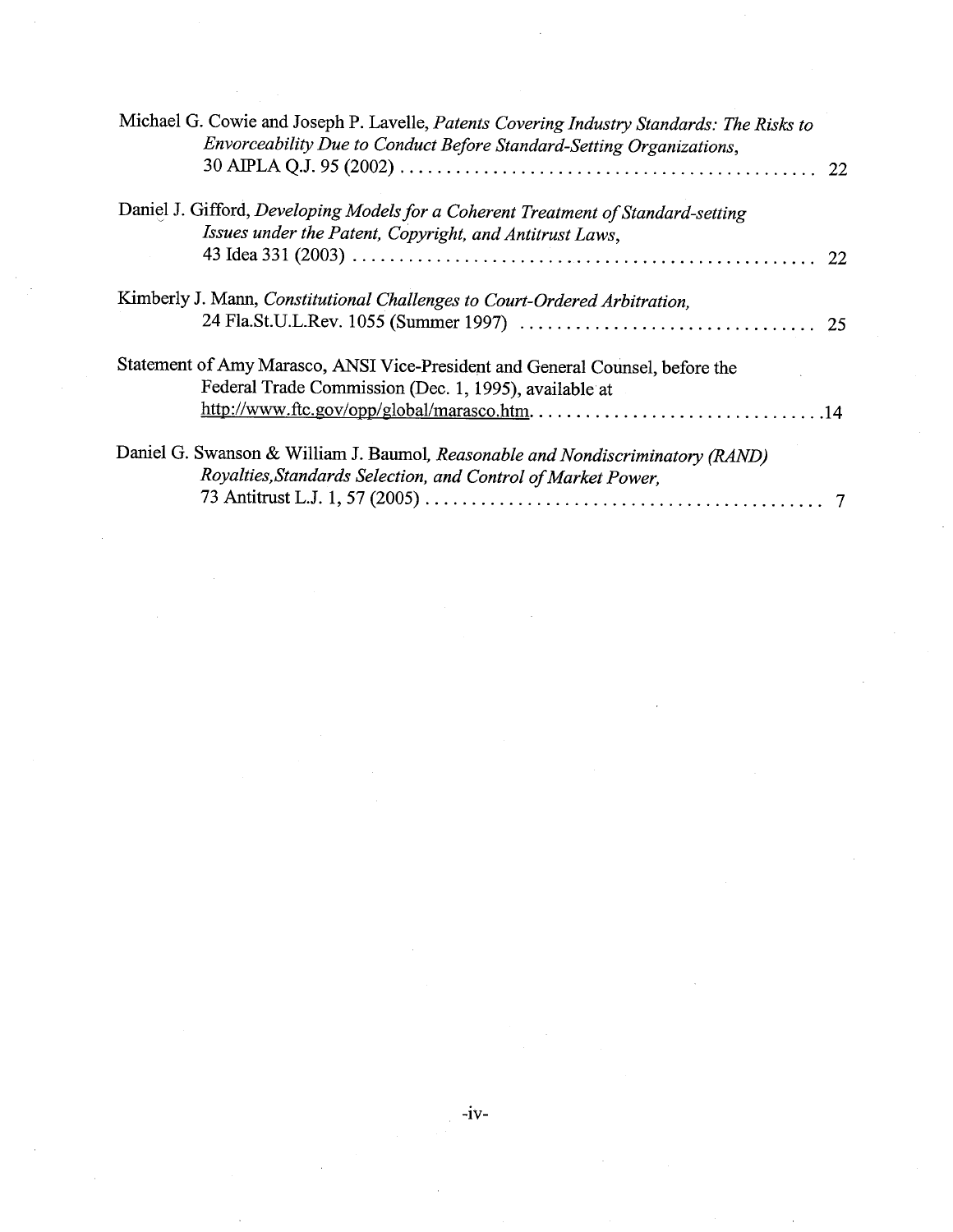## REVISED PUBLIC VERSION

## UNITED STATES OF AMERICA BEFORE FEDERAL TRADE COMMISSION

In the Matter of

RAMBUS INCORPORATED,  $\vert$  Docket No. 9302

a corporation.

## BRIEF OF COUNSEL SUPPORTING THE COMPLAINT ON THE ISSUE OF REMEDY

## INTRODUCTION

The proper disposition of antitrust cases is obviously of great public importance, and their remedial phase, more often than not, is crucial. For the suit has been a futile exercise if the Government proves a violation but fails to secure a remedy adequate to redress it.

E.I. DuPont de Nemours & Co. v. United States, 366 U.S. 316, 323 (1961).

The Commission, having found that Rambus unlawfully acquired monopoly power by

deceiving JEDEC, must now restore competition to the conditions that would have prevailed absent Rambus's anticompetitive conduct.

Specifically, the Commission should enjoin Rambus from enforcing its pre- 1996 patents with respect to JEDEC-compliant products. This remedy is not only called for by antitrust law, the Commission's Decision, and other record evidence; it is also supported by patent law,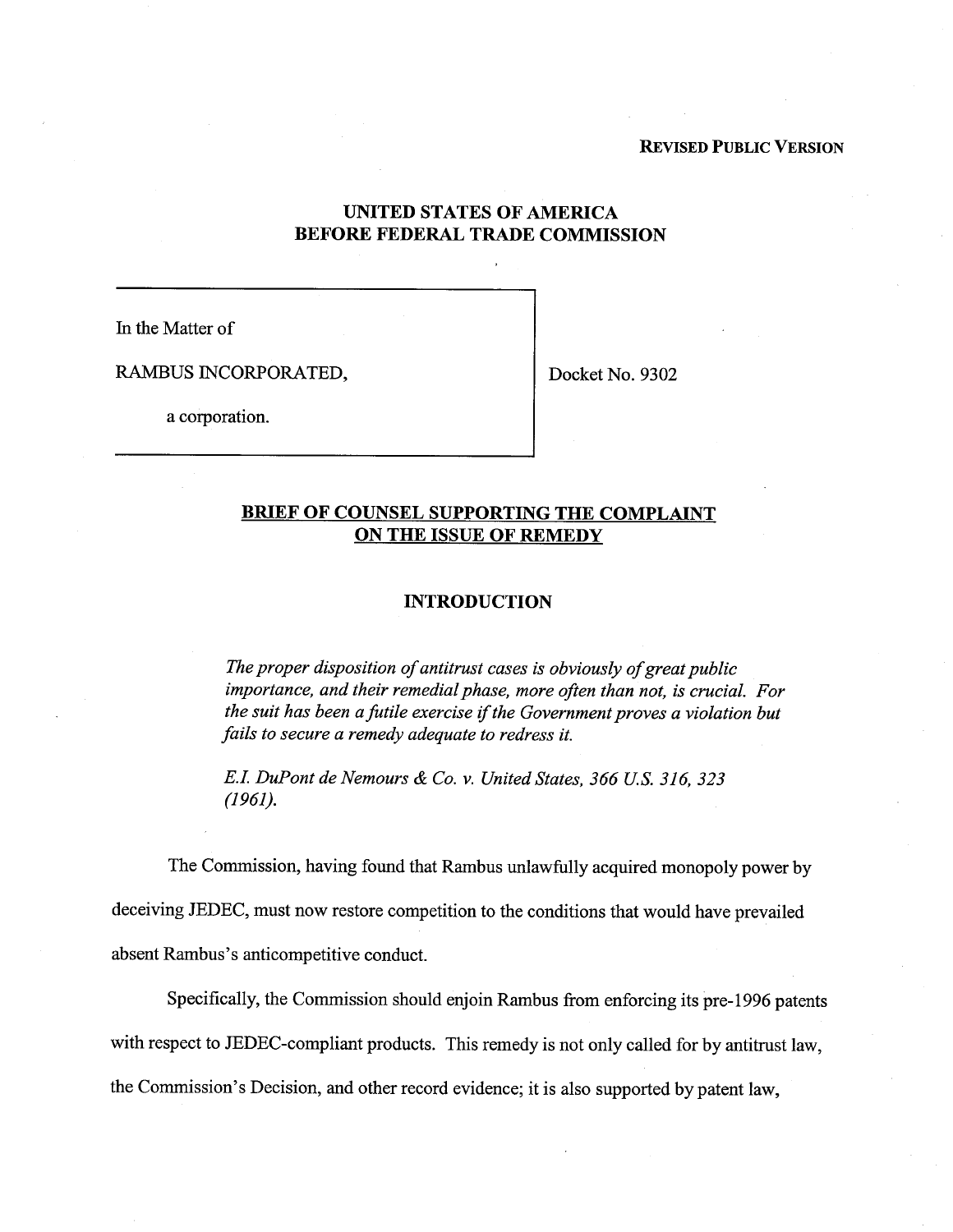economics, policy concerns, and principles of administrability.

This remedy  $-$  far from being extreme  $-$  merely restores, six years later, the competitive conditions that should have prevailed. Had it not engaged in deception, Rambus likely would have received no, or at most minimal, royalties from companies practicing the JEDEC standards. This remedy is not punitive: it would permit Rambus not only to enforce all its patents against any non-JEDEC-compliant products and its post- 1996 patents against all products (including JEDEC-compliant products), but also to keep the unlawfully acquired monopoly profits it collected during the past six years.

Should the Commission wish to consider alternative remedies, Complaint Counsel set forth other possible methods to determine an ex ante royalty rate. As we discuss below, the evidence suggests a maximum reasonable royalty rate of 0.25% for SDRAM, DDR SDRAM and DDR2 SDRAM memory chips.<sup>1</sup> We believe such methods are inferior, however, to enjoining enforcement of Rambus's patents.

## I. The Appropriate Remedy Is An Order Enjoining Enforcement of Relevant Patents Against JEDEC-Compliant Products

The remedy question rests on a fundamental conundrum: the appropriate remedy depends on what competitive conditions would have existed absent Rambus's unlawful conduct. Yet Rambus's unlawful conduct prevents us from knowing what competitive conditions would have existed. Thus, any uncertainties in resolving this question must be construed against Rambus

Although the Commission did not find a violation with respect to DDR2, the Commission still has the authority to order relief with respect to DDR2 to restore competition and prevent further harm, as explained supra 16-18.<br>Although the Commission did not find a violation with a Commission still has the authority to order relief with respect to DDR2 and prevent further harm, as explained sup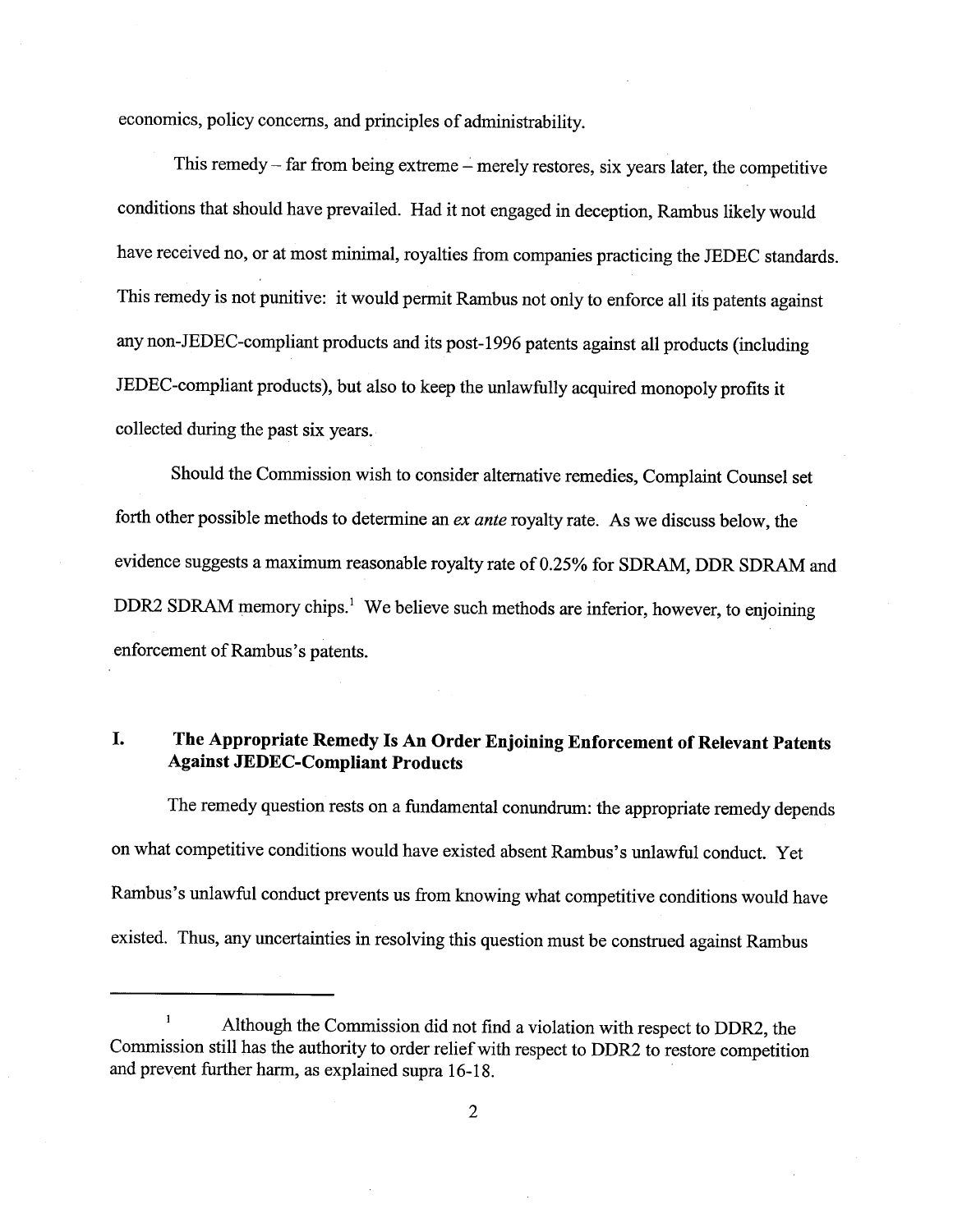## (see infra  $9-11$ ).

Contemporaneous documents, testimony of most relevant fact witnesses, and the "natural experiment" involving the loop-back clock proposal (all cited favorably in the Commission's Decision) and other record evidence establish that the most likely competitive result would have been a series of JEDEC standards containing technologies free of Rambus patents. To replicate this competitive world, the appropriate remedy is an order enjoining Rambus from enforcing its patents against devices complying with JEDEC standards and products incorporating such devices.

## The Remedy Must Fully Restore Competitive Conditions That Would Have A. Prevailed Absent Rambus's Deception

The principal objective in framing antitrust relief is to restore competition. See, e.g., Ford Motor Co. v. United States, 405 U.S. 562, 573 (1972); International Salt Co. v. United States, 332 U.S. 392, 401 (1947) (relief should "pry open to competition a market that has been closed by defendants' illegal restraints"). Relief should, "so far as practicable, cure the ill effects of the illegal conduct, and assure the public freedom from its continuance." United States v. U.S. Gypsum Co., 340 U.S. 76, 88 (1950). A Commission order should recreate market conditions that would have existed "but for the unlawful conduct." Ekco Prods. Co., 65 F.T.C. 1163, 1216 (1964), aff'd sub nom. Ecko Prods. Co. v. FTC, 347 F.2d 745 (7th Cir. 1965).

The Commission has broad discretion to deprive Rambus of any "fruits" of its wrongdoing, United States v. United Shoe Mach. Corp., 391 U.S. 244, 250 (1968), and Rambus "should, so far as practicable, be denied future benefits from their forbidden conduct." Gypsum, 340 U.S. at 89; FTC v. National Lead, 352 U.S. 419, 430 (1957) (Commission must assure that a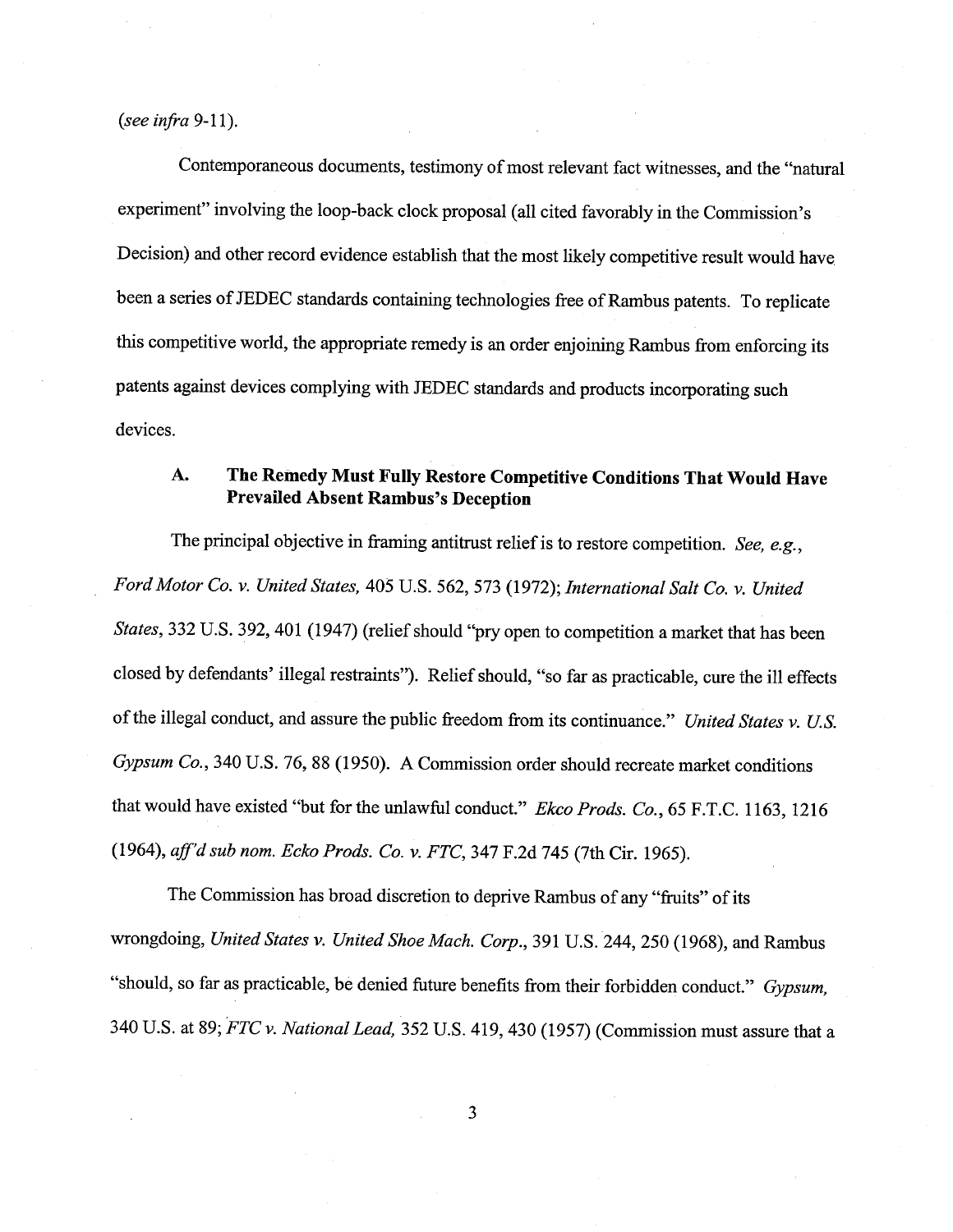violator will "relinquish the fruits of his violation."). The Commission's ultimate objective must be to protect the public from the continuing effects of Rambus's unlawful conduct. See, e.g., Hoffman-La Roche Ltd. v. Empagran S.A., 542 U.S. 155, 170 (2004) ("[a] government plaintiff, unlike a private plaintiff, must seek to obtain the relief necessary to protect the public from further anticompetitive conduct and to redress anticompetitive harm.").

To restore competitive conditions, protect the public and deprive Rambus ofthe future "fruits" of its unlawful conduct, the Commission must determine what competitive conditions likely would have prevailed absent Rambus's deception. Massachusetts v. Microsoft Corp., 373 F.3d 1199, 1232 (D.C. Cir. 2004) ("the frits of a violation must be identified before they may be denied"). The Commission's Decision goes a long way towards answering this question. Resolving the remaining issues will clarify the need for an order enjoining enforcement of Rambus's relevant patents.

## **B.** The Commission's Decision Demonstrates That The Likely Competitive Result Would Have Been A Series Of Standards Free Of Rambus's Patents

#### 1. JEDEC Likely Would Have Avoided Rambus Patents By Selecting **Alternatives**

Evidence cited in the Commission's Decision establishes that, had Rambus not deceived JEDEC members, they would have selected alternative technologies for the SDRAM and DDR SDRAM standards rather than pay Rambus royalties.<sup>2</sup> The Commission found that patents, and Rambus patents in particular, significantly influenced JEDEC's selection of technologies. The Commission found, for example, that "JEDEC members - DRAM manufacturers and customers - were highly sensitive to costs, and that keeping costs down was a major concern within

 $\boldsymbol{2}$ 

DDR2 is treated separately in Section II.E.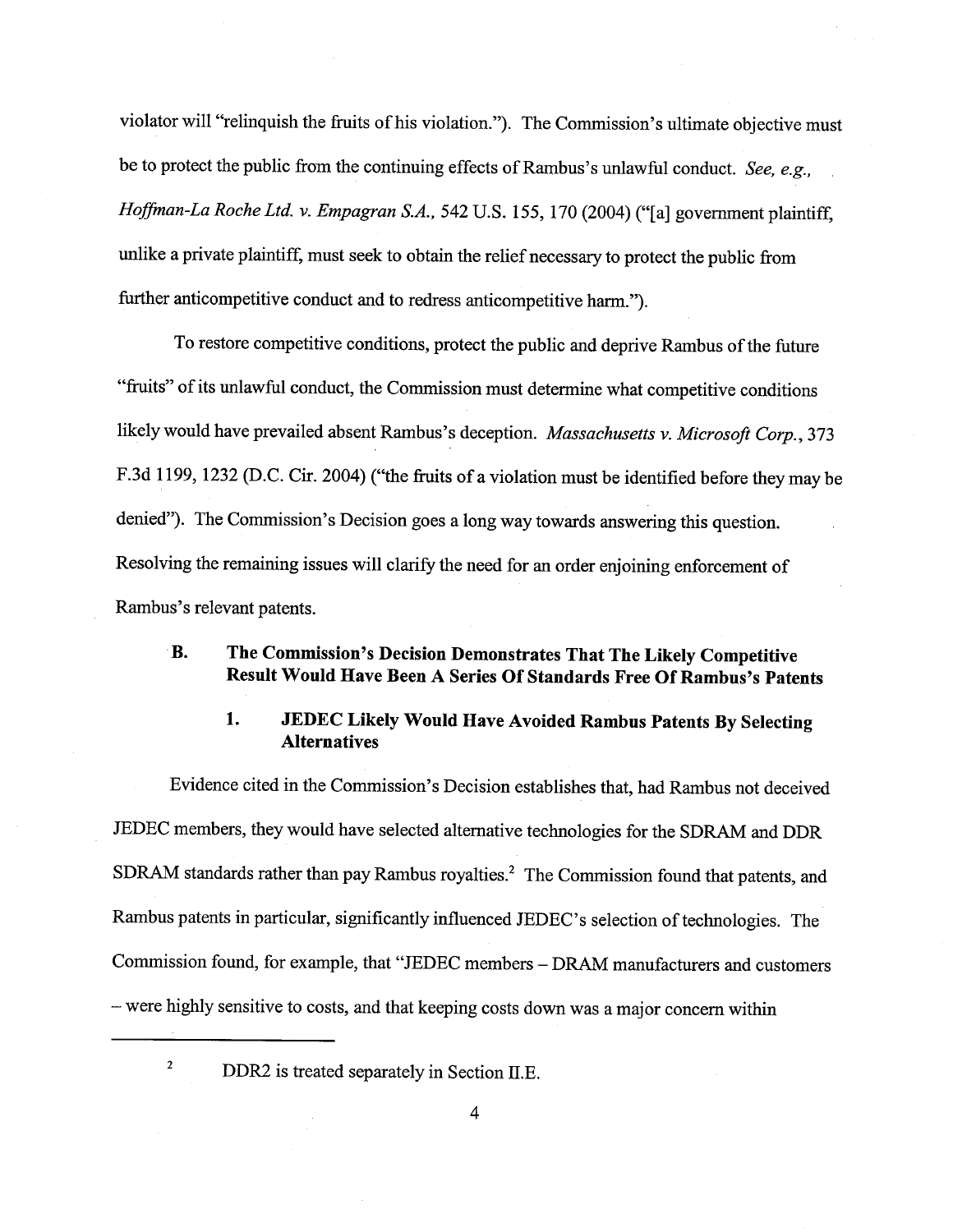JEDEC." Decision 74; see also fn. 404. The Commission credited evidence that JEDEC members would select alternatives with lesser performance in order to avoid cost. Decision 75 & fn. 406. The Commission also cited to JEDEC minutes recounting, "If it is known that a company has a patent on a proposal then the Committee will be reluctant to approve it as a standard." Decision 75 fn. 407. JEDEC members feared that Rambus, a non-manufacturing, IPlicensing company, would reject cross-licenses, and demand cash payments. Tellingly, the Commission found that "the one time that JEDEC members had advance knowledge that a Rambus patent was likely to cover a standard under consideration, the members took deliberate steps to avoid standardizing the Rambus technology." Decision 74 & fn. 403.

The Commission further found that "[a]lternative technologies were available when JEDEC chose the Rambus technologies, and could have been substituted for the Rambus technologies had Rambus disclosed its patent position." Decision 76. The Commission explained that JEDEC members "gave these alternatives serious, searching consideration; in fact the technologies as to which Rambus subsequently revealed patent claims sometimes were chosen only after prolonged debate."  $Id$ . The Commission also quoted the testimony of multiple JEDEC members that they likely would have opposed using the technologies in question and instead selected alternatives had they known of Rambus's patent applications. Decision 75 (Bechtolsheim: "I personally and Sun [Microsystems] as a company would have strongly opposed the use of royalty-bearing elements . . . in an interface specification."), 75 fn. 407; see also 76 fn. 413. Indeed, Rambus representative Richard Crisp was among the JEDEC members who believed that JEDEC would have selected alternatives rather than patented Rambus technologies. See CX0711 at 73 (Crisp: "it makes no sense to alert them to a potential problem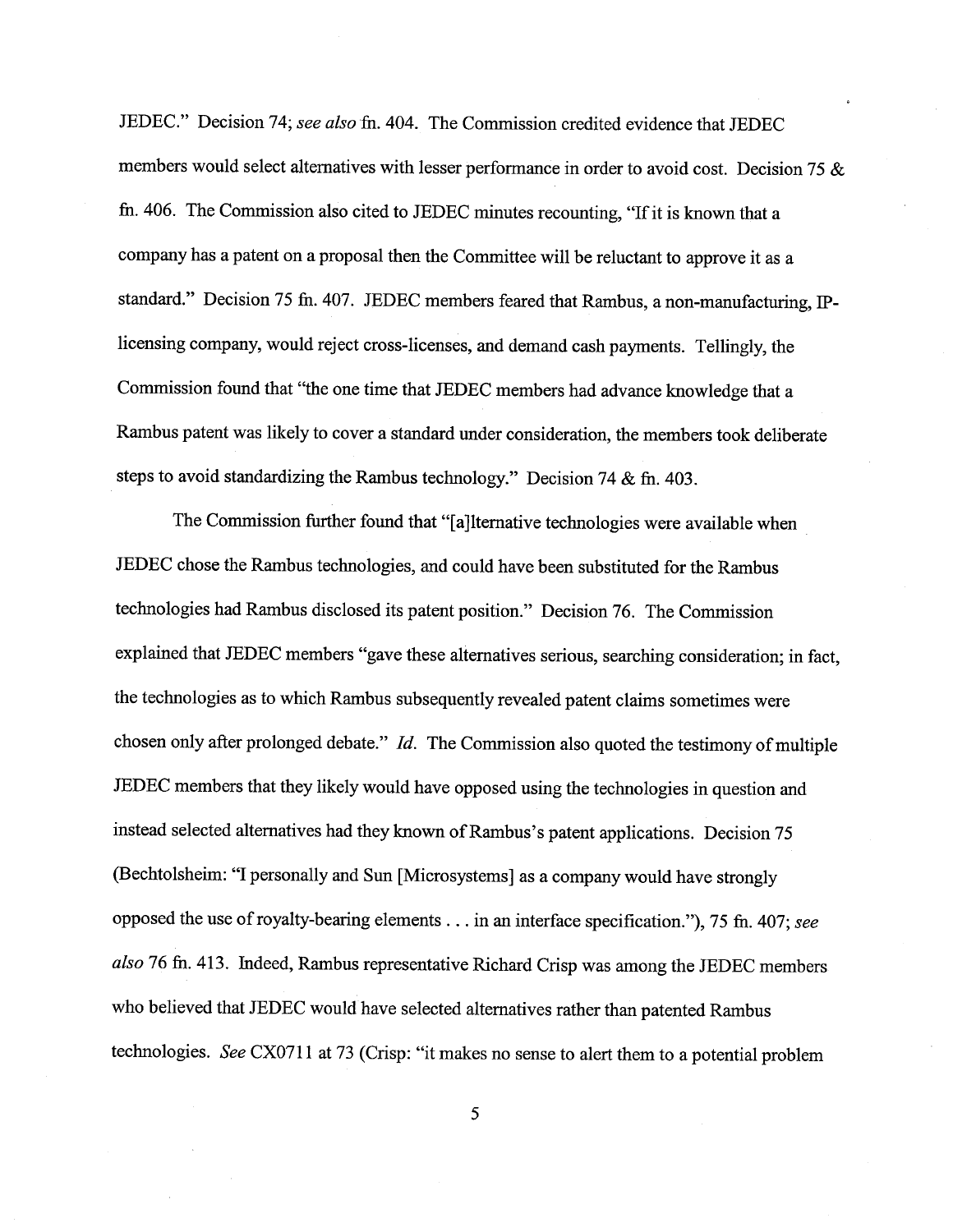they can easily work around."). Thus, the Decision cites substantial evidence from multiple sources confirming that, had Rambus disclosed its patent position, JEDEC members would have selected alternatives, leaving Rambus with no claim to royalties.

The principal contrary evidence comes from Rambus's retained experts. They hypothesize, based on a strng of unsupported assumptions, that had Rambus disclosed, JEDEC members would have calculated to a fraction of a percent the costs of using various alternatives, and concluded that use of Rambus technologies subject to some positive royalty was optimal. This is a nice theory. There is, however, absolutely no evidence that JEDEC members ever did this. See Tr. 7255-7256 (McAfee: JEDEC members selected technologies by satisficing selecting satisfactory, non-objectionable technologies). Indeed, JEDEC's rejection of the loopback clock technology involved no such calculations. CCPF 2436-2440. The Commission should base its remedy decision on the actual factual record, not unsupported theory. That record, as reflected in the Decision, establishes that JEDEC members would have adopted alternative technologies in its standards, and Rambus would not have had any royalty claims over those standards.

## Alternatives Would Have Limited Rambus To Zero Or, At Most,  $2.$ Minimis Royalties

Even if the Commission credited the Rambus experts' theories (adjusted for reasonable assumptions), ex ante negotiations likely would have resulted in zero or, at most, de minimis royalties. Economics indicates that the royalty for a paricular technology depends on the cost of available alternatives and the additional value of the paricular technology, if any, over that of the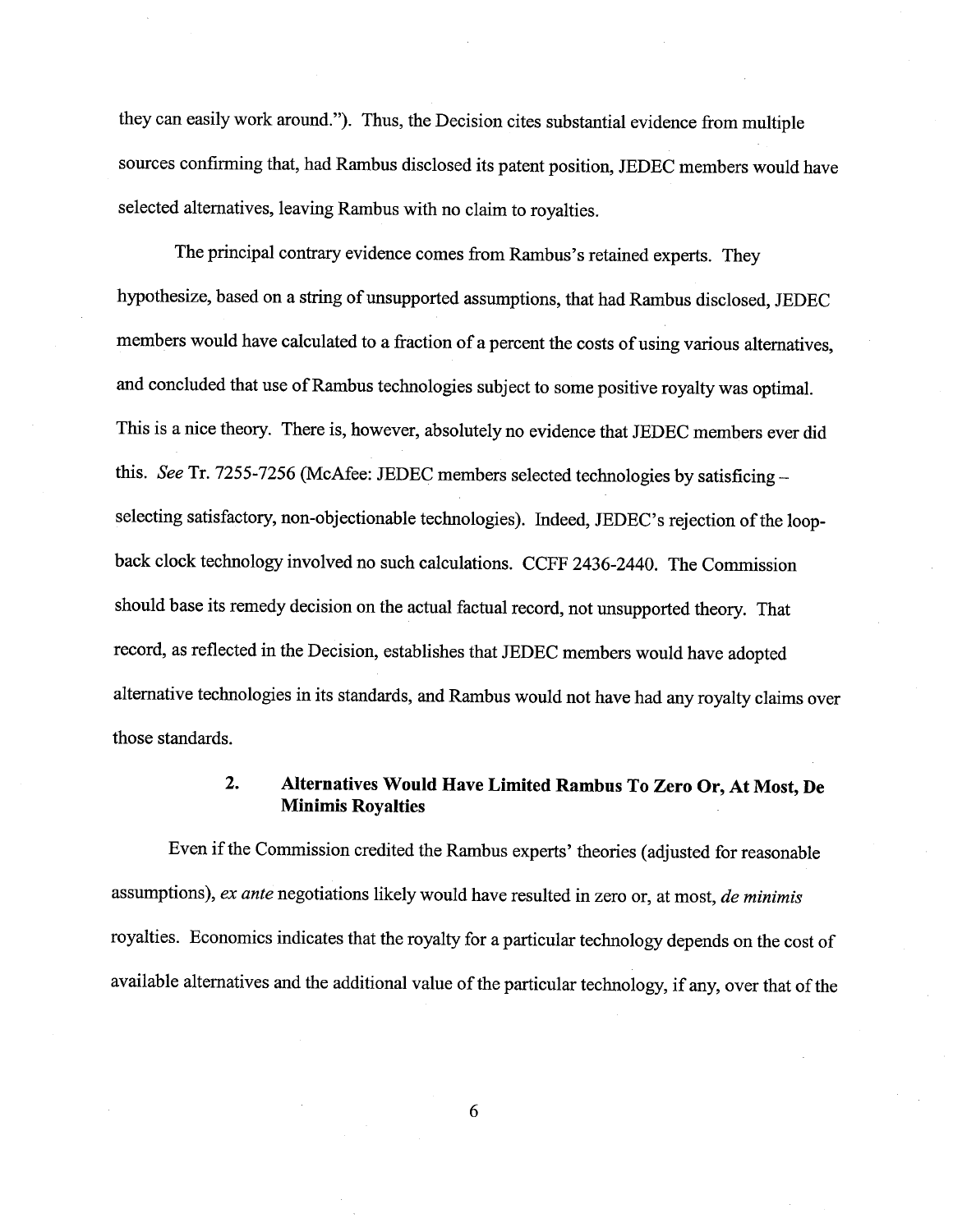alternatives.<sup>3</sup> Evidence relied upon in the Decision strongly suggests that equally attractive

alternatives cost no more than the technologies in question:

- Fixed CAS Latency - The Commission found that at most two latencies were required, and cited evidence that some manufacturers' inventory systems supported multiple latency values without cost increase and yield problems were solved quickly. Decision 83-84, fn. 443. If the Commission were to find that yield improved quickly, and either that only one latency was required or that manufacturer inventory systems could support two latencies, this alternative would have cost less than programmable CAS latency. See also CCFF 572, 2139, 2142-44; CCRF 812.

- Setting CAS Latency with a Fuse - The Commission cited evidence that OEMs could blow electric fuses themselves. Decision 84. Even assuming two latency values were needed, if the Commission were to find that yield problems can be solved quickly and OEMs could blow electric fuses, this alternative would have cost the same as programable CAS latency. See CCRF 846, 852.

- Use of a Separate Pin to Set CAS Latency - In addition to finding that, at most, two latency values would have been required, the Commission cited evidence that nearly all configuations had extra pins available and no additional wiring would have been necessary. Decision 85 fn. 456. If the Commission were to enter these as findings, the expected cost of this alternative would have been zero.

 $-$  Fixed Burst Length  $-$  The Commission noted that, if JEDEC members required only two burst lengths, the "entire projected cost increase would have disappeared," and cited evidence that partial elimination of the mode register would have saved cost. Decision 87. If the Commission were to enter these as findings, CCRF 918, this alternative would have cost less, and if the Commission found that JEDEC required only a single burst length, CCRF 979, it would have cost substantially less, than programable burst length.

 $-$  Burst Terminate Command to Set Burst Length  $-$  The Commission found that this

The greater the number of technologies that compete in advance of standard selection and the closer their IP solutions are to being perfect substitutes (so that the difference in value among alternatives approaches zero), the more likely a reasonable royalty will approach incremental cost.

 $\mathbf{3}$ A royalty is deemed reasonable only when it "is or approximates the outcome of an auction-like process appropriately designed to take lawful advantage ofthe state of competition existing ex ante. . . between and among available IP options." Swanson & Baumol "Reasonable and Nondiscriminatory (RAND) Royalties, Standards Selection, and Control of Market Power," 73 Antitrust L.J. 1, 57 (2005). Specifically: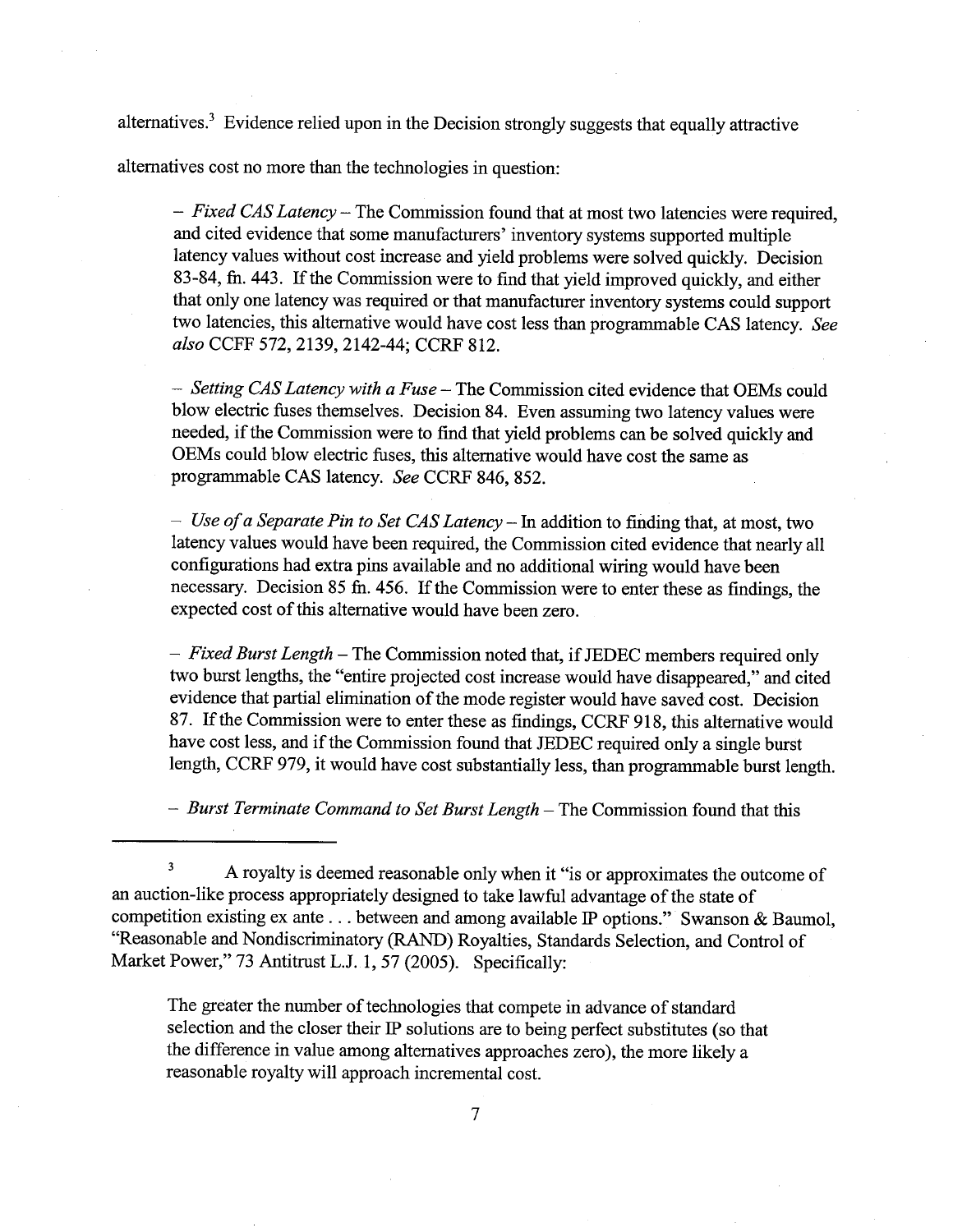alternative would not have cost any more than programable burst length, and was "unconvinced" by Rambus's argument that it was not viable. Decision 87, 87 fn. 473. If the Commission were to so find, this alternative would have been no more expensive than programmable burst length.

- Doubling the Clock Speed – The Commission stated, "the record does not support" the contention that an on-DIMM clock was required to double the clock frequency, and that Rambus failed to consider design, construction, and testing cost savings. Decision 89-90. The Commission also cited testimony that doubling clock speed "would not have any additional cost." Decision 90 fn. 492. If the Commission were to so find, this alternative would have been no more expensive than dual edge clocking.

 $-$  DLL on the Controller – The Commission found no evidence indicating that this alternative would have been more expensive than on-chip PLL/DLLs. Decision 91. The Commission credited evidence that this alternative was "workable and desirable. Decision 92. If the Commission were to enter these as findings, this alternative would have been no more expensive than on-chip PLL/DLL.<sup>5</sup>

- Vernier - The record indicates no extra cost for this alternative over the cost of on-chip PLL/DLL; indeed, it likely would have been cheaper.<sup>6</sup> The Commission cited to evidence that Vernier circuits perform well enough to be viable. Decision 92-93. If the Commission were to so find, this alternative would have been no more expensive than on-chip PLL/DLL.

 $-DQS$  Strobe – The record indicates no additional cost for this alternative; the Commission cited evidence that "most JEDEC members believed this technology offered adequate performance." Decision 94; CCFF 2403-2410. If the Commission were to so find, this alternative would have been no more expensive than on-chip PLL/DLL.

Thus, based on the evidence already cited in the Commission's Decision, there are at least 18

 $\sqrt{5}$ In fact, record evidence suggests that DLL on the controller would be less expensive because DRAM manufacturing would be cheaper. See, e.g., Geilhufe, Tr. 9612-13 (removing DLL from the DRAM would have reduced costs by 3 cents per unit); see also DX-301.

 $\bf 6$ See, e.g., Geilhufe, Tr. 9612-13 (removing DLL would have reduced costs); see also DX-301.

 $\overline{\mathbf{4}}$ Elimination of the on-DIMM clock would leave only four cents of additional cost, Decision 89-90, which would be offset by the design, construction and testing cost savings.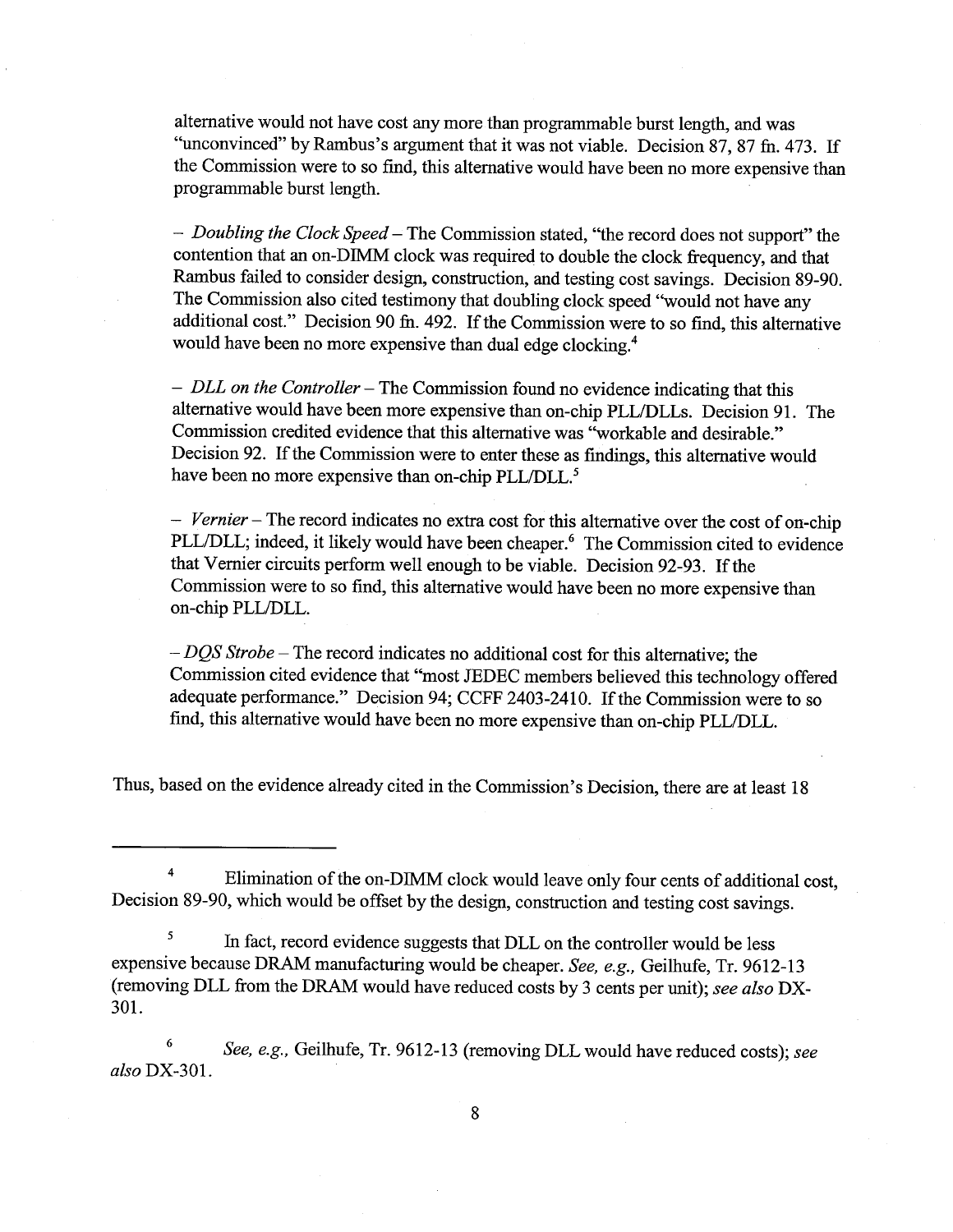combinations of alternatives likely to have resulted in a zero royalty in a competitive environment.<sup>7</sup>

#### The Commission Must Resolve Any Reasonable Doubts Against  $3.$ Rambus

The record evidence establishes that competitive conditions, absent Rambus's conduct. would have involved no royalty payments to Rambus. If the Commission is uncertain, however the Commission must resolve any reasonable doubts against Rambus.

The Supreme Court has emphasized that "once the Government has successfully borne the considerable burden of establishing a violation of law, all doubts as to the remedy are to be resolved in its favor." DuPont, 366 U.S. at 334; New York v. Microsoft, 224 F.Supp.2d 76, 148

 $\pmb{\tau}$ Record evidence also indicates that additional alternatives, not discussed in the Commission Decision, likely would not have cost any more than the technologies at issue:

- Identifying CAS Latency in the Command - See Geilhufe, Tr. 9580-81; DX-298 (variable cost negligible unless extra pin needed); see also CCFF 2227 (no extra pin needed).

- Setting Burst Length with a Fuse - The discussion of fuses for CAS latency (see supra) also applies here. See generally, CCFF 2261-2269.

 $-$  Use of a Separate Pin to Set Burst Length  $-$  The discussion of pins for CAS latency (see supra) also applies here. See generally, CCFF 2270-2295.

 $-$  Identifying Burst Length in the Command  $-$  See Geilhufe, Tr. 9596; DX-299 (variable cost negligible unless extra pin needed); see also CCFF 2305; CCRF 980 (no extra pin needed).

- Use an Asynchronous Architecture to Replace Programmable CAS Latency and Burst Length  $-$  See, e.g., CCFF 2228- 2233; CCRF 894; Tr. at 9592 (Geilhufe: lower test cost); see also DX-298 (1 cent decrease in cost per unit); DX-299 (same).

- Interleave On-Chip Banks - See CCFF 2345, 2349-50; see also CCRF 1003; Geilhufe, Tr. 9601-9606; DX-300 (assuming yield improves quickly over time, increased testing cost of only 2 cents).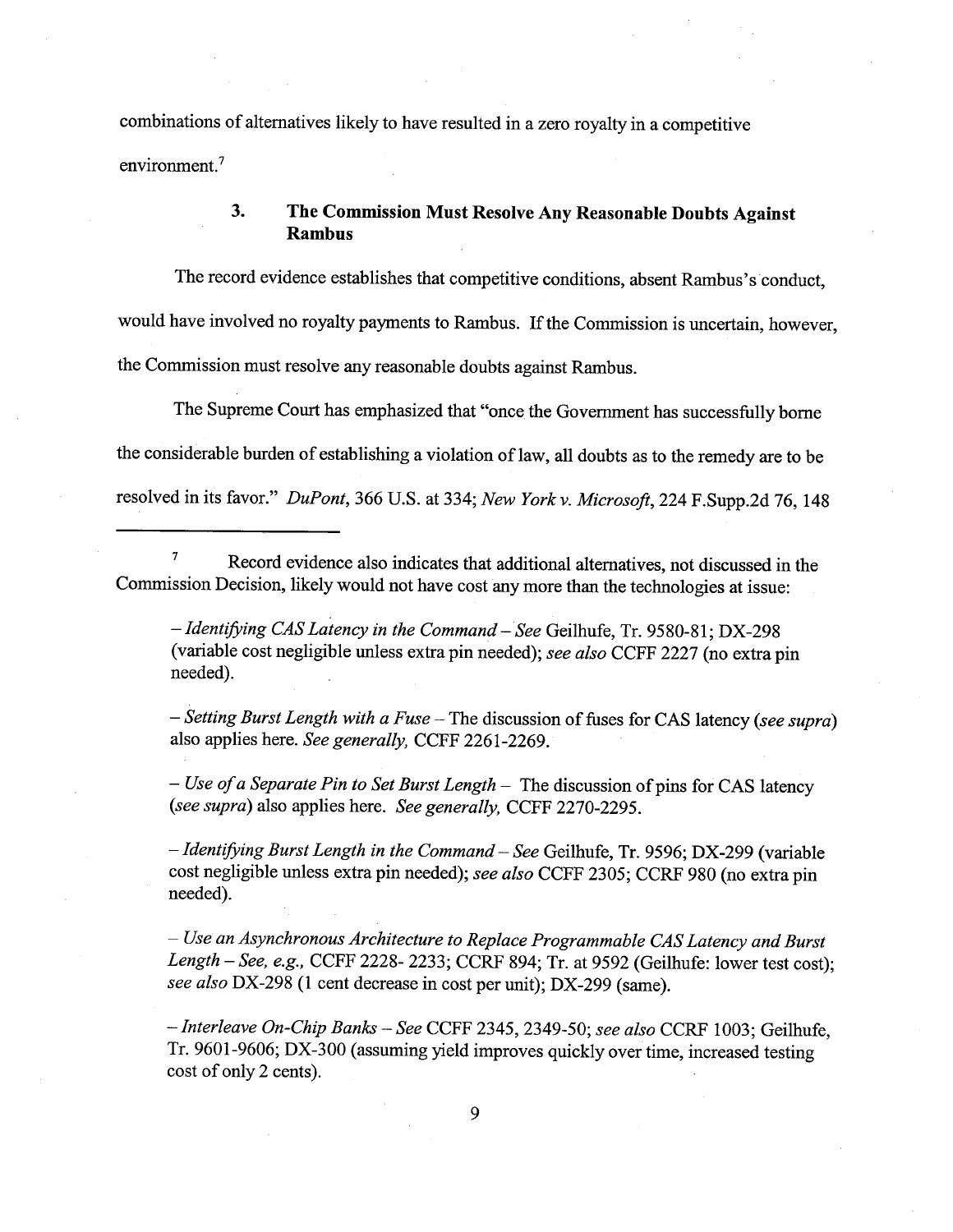(D.D.C. 2002) ("any doubts as to the extent of even this narrow remedy are to be resolved against the defendant"); id. at 163 ("The most elementary conceptions of justice and public policy require that the wrongdoer shall bear the risk of the uncertainty which his own wrong has created.") (quoting Bigelow v. RKO Radio Pictures, 327 U.S. 251, 265 (1946));<sup>8</sup> III Areeda & Hovenkamp, Antitrust Law  $\parallel$  653f, at 104 (2002) ("the proper relief is to eradicate all the consequences of the act and provide deterrence against repetition; and any plausible doubts should be resolved against the monopolist.").

Under the facts of this case, in particular, doubts should be resolved against Rambus. The disclosure policy was specifically intended to permit ex ante discussion about the relative merits of alternatives. Rambus's conduct deprived JEDEC members of this discussion. The record evidence establishes that the Rambus-claimed technologies and the alternatives were essentially equivalent. Rambus, having "distort[ed] choices through deception" thereby "prevent[ing] the efficient selection of preferred technologies " Decision 29, is itself responsible for any uncertainty as to what JEDEC would have done and should be held to a finding that JEDEC "would have excluded Rambus's patented technologies from the JEDEC DRAM standards." Decision 74.

General legal principles apply with paricular force here where Rambus has engaged in

<sup>8.</sup> See also Sugar Industry Antitrust Litigation, 73 F.R.D. 322, 354 (D. Pa. 1976):

<sup>(</sup>IJf defendants are found to have precluded the existence of an actual competitive price in the market, the most elementary conceptions of justice and public policy require that they bear the risk of any uncertainty as to the actual damages that they created by their violations. No wrongdoer should be entitled to complain that damages canot be measured with the precision that would have been possible had the situation it alone caused been otherwise.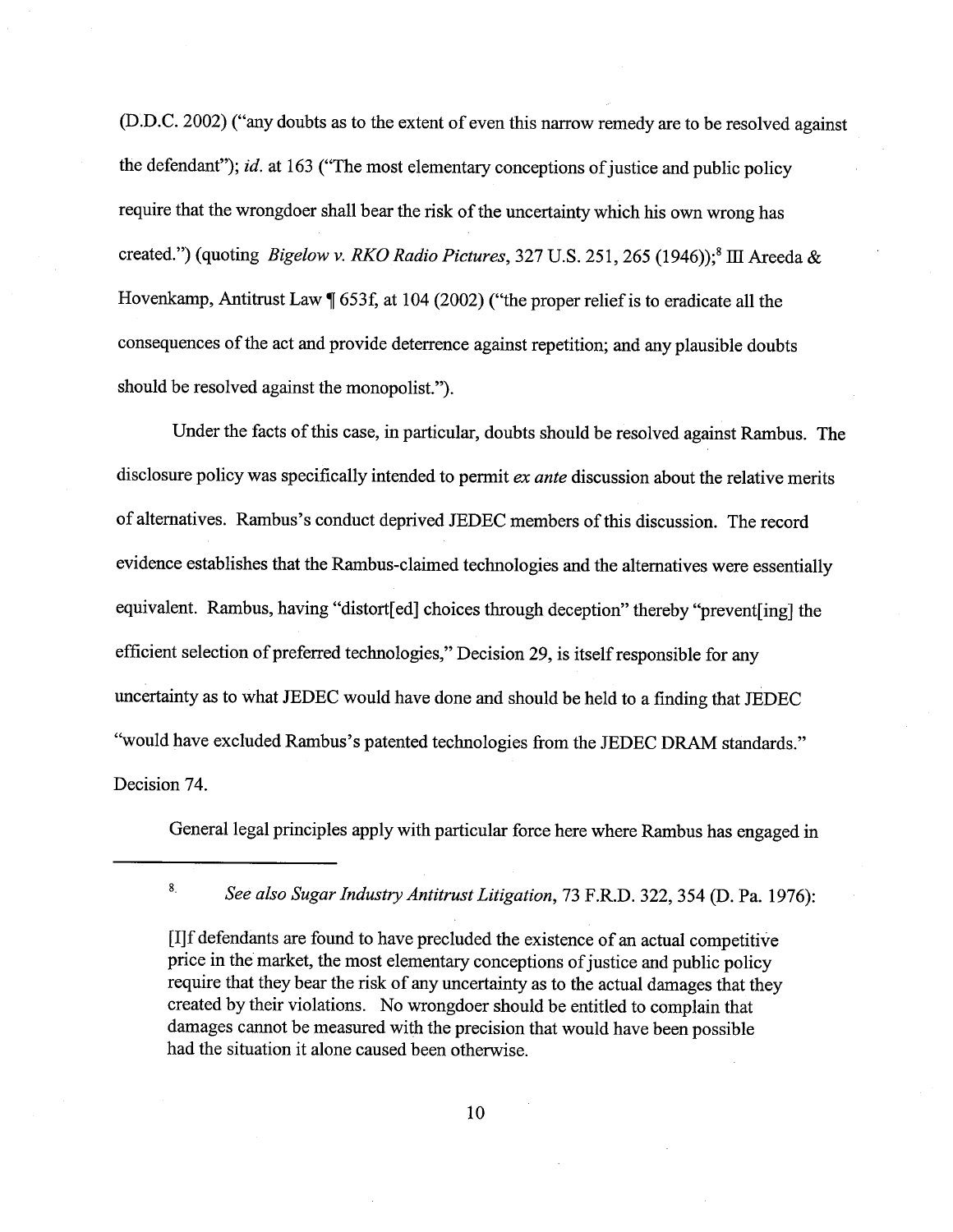massive, wholesale destruction of documents. Decision 116-117. Complaint Counsel respectfully submit that the Commission canot adopt a remedy permitting Rambus to collect royalties on JEDEC-compliant products without first deciding the issue of spoliation of evidence.

## $\mathbf{C}$ . Law, Economics and Policy All Support An Order Enjoining Enforcement of **Rambus's Patents**

The Commission's remedy must restore as fully as possible competitive conditions  $- a$ series of JEDEC standards free of Rambus's patent claims. This requires an order enjoining enforcement of Rambus's relevant patents against JEDEC-compliant products. This remedy is supported by antitrust precedent, principles of equity, economics, and policy considerations.

The Commission has used its broad remedial authority to restrict enforcement of patents for nearly forty years. American Cyanamid Co., 72 F.T.C. 623, 690 (1967) ("We have no doubt that, where the circumstances justify such relief, the Commission has the authority to require royalty-free licensing."),<sup>9</sup> aff'd, Charles Pfizer & Co. v. FTC, 401 F.2d 574 (6th Cir. 1968); Xerox Corp., 86 F.T.C. 364, 373-83 (1975) (consent order); Eli Lilly & Co., 95 F.T.C. 538, 546-52 (1980) (consent order); Bristol-Meyers Squibb Co., 2003 F.T.C. LEXIS 59, \*66-67 (2003) (consent decree forbidding respondent from makng certain patent infrngement claims or receiving certain patent royalties); see United States v. National Lead, 332 U.S. 319, 349 (1947) it may well be that uniform, reasonable royalties computed on some patents wil be found to be but nominal in value. Such royalties might be set at zero or at a nominal rate.").

The Commission has twice remedied Rambus-type conduct by precluding the wrongdoer

<sup>9</sup> The Commission majority explained that, but for the unique history in American Cyanamid, it might have prohibited collection of royalties. The dissent found "absolutely no basis [for permitting collection of royalties] either in logic, reason, equity, fact, or law." 72 F.T.C. at 691.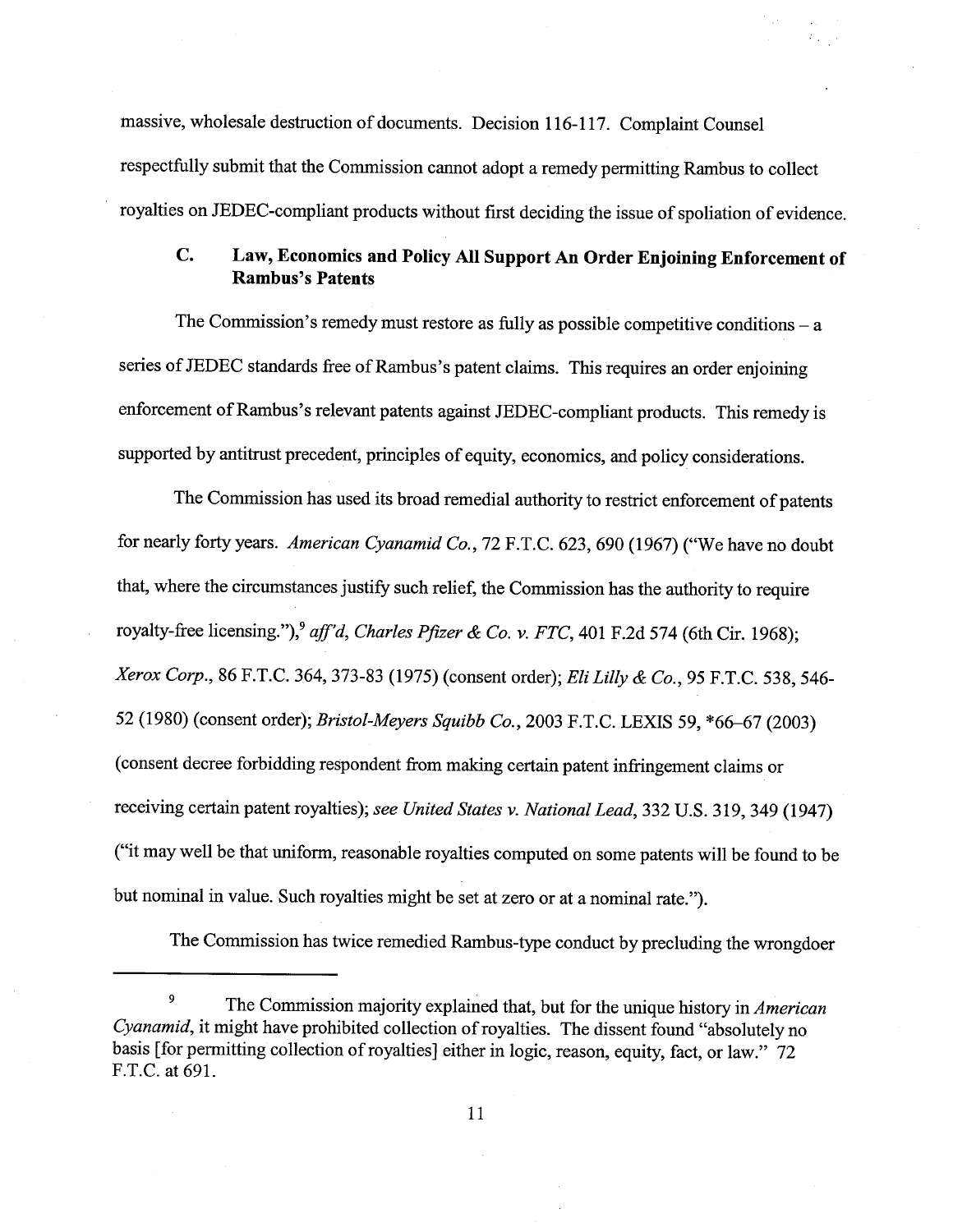from enforcing patents against those practicing the standard. Dell Computer Corp., 121 F.T.C. 616, 620-622 (1996) (consent order); Unocal Oil Company of California, Docket No. 9305 (August 2, 2005) (consent order).<sup>10</sup> In *Dell*, the Commission recognized that equitable doctrines found in patent law also support an order enjoining a patent-holder from enforcing its relevant patents under even less egregious circumstances than here. Dell 121 F.T.C. at 624-25.<sup>11</sup>

Equitable estoppel, and the related equitable doctrine of laches, apply even where, unlike here, there is no intent to deceive. A.C. Aukerman Co. v. R.L. Chaides Constr. Co., 960 F.2d 1020, 1043 (Fed. Cir. 1992). Rambus's intent to deceive only reinforces the authority for such relief. 12

 $\mu$ <sup>11</sup> The Commission may utilize the "complete array of essentially equitable remedies" in fashioning relief. Ekco, 65 F.T.C. at 1213. Pursuant to equitable estoppel, courts routinely preclude enforcement of patents following conduct suggesting that patent rights would not be enforced. See, e.g., Stambler v. Diebold, Inc., 11 U.S.P.Q.2d 1709 (E.D.N.Y. 1988), (intentionally misleading silence in standard-setting organization resulted in barring both past and future patent enforcement), aff'd mem., 878 F.2d 1445 (Fed. Cir. 1989); Potter Instr. Co. v. Storage Tech. Corp., 1980 U.S. Dist. LEXIS 14348 at \*17-\*18 (E.D. Va. 1980), aff'd, 641 F.2d 190 (4th Cir. 1981) (accord); Stryker Corp. v. Zimmer, Inc., 741 F. Supp. 509, 512-15 (D.N.J. 1990) (patentee estopped where it had for years "mis[led] a purported infringer ... [and others] to believe that there was and is no problem, lying in wait until...it has become 'commercially and economically worthwhile' to do something ...."). See also Wang Labs., Inc. v. Mitsubishi Elecs. Am., Inc., 103 F.3d 1571, 1575-76, 1581-82 (Fed. Cir. 1997) (implied license barred patentee's infrngement action after patentee presented technology to JEDEC, encouraged its use, and did not disclose pending patent applications).

<sup>12</sup> The Supreme Court has indicated that the Commission can take such willfulness into account in crafting a remedy. FTC v. National Lead Co., 352 U.S. 419, 429 (1957) ("Those in utter disregard of law, as here, 'call for repression by sterner measures than where the steps could reasonably have been thought permissible. "'

<sup>&</sup>lt;sup>10</sup> The Commission regularly requires the divestiture or licensing of, or placed other limitations on, patent rights as a remedy for a Section 7 violation. See, e.g., Cephalon, Inc., and Cima Labs Inc., 2004 F.T.C. LEXIS 162, \*22 (2004) (consent decree ordering the respondent to "grant irrevocable, perpetual, fully paid-up and royalty-free license(s)" to intellectual property, including patents, to a third party).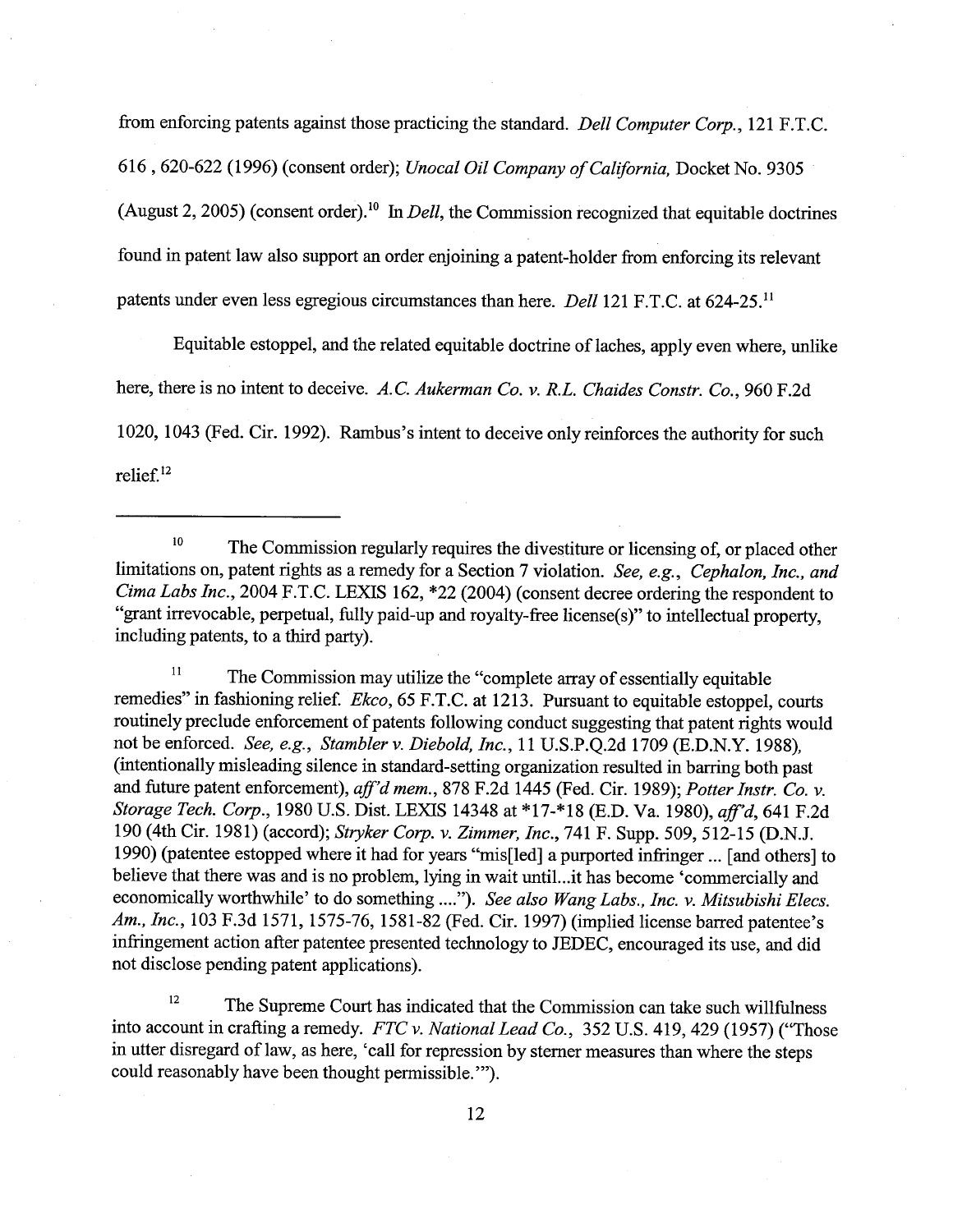The proposed remedy is fully consistent with the remedy phase of *Microsoft*. There, the court identified "Microsoft's freedom from platform threats posed by makers of rival middleware" as the fruit of Microsoft's unlawful conduct. Massachusetts v. Microsoft, 373 F.3d at 1229. The court rejected, *inter alia*, Massachusetts' "open-source IE proposal" to grant others a royalty-free, perpetual right to use Microsoft's Internet Explorer as inappropriate because it "ignores the theory of liability in this case'."  $Id$ . at 1228. The court rejected the idea that "IE was the fruit of Microsoft's anticompetitive conduct, finding, 'neither the evidentiary record from the liability phase, nor the record in this portion of the proceeding, establishes that the present success of IE is attributable entirely, or even in predominant part, to Microsoft's illegal conduct." *Id.* 1231-32 (quoting district court decision).

Here, we have precisely the opposite situation. Rambus's power over the JEDEC standards is attributable to its conduct. The Commission has already found that "Rambus engaged in exclusionary conduct that significantly contrbuted to its acquisition of monopoly power" in the relevant markets. Decision 118. Absent its deception, Rambus would not have power over the JEDEC standards.

Principles of economics also support enjoining the enforcement of Rambus's patents. Professor McAfee testified that it is impossible to restore completely the competitive conditions that likely would have prevailed in the absence of Rambus's conduct. McAfee, Tr. 7511-7516. From an economic perspective, a prohibition on enforcement of Rambus's pre-1996 patents against JEDEC-compliant products would not undo all of the harmful effects of Rambus's conduct, but it would restore competitive pricing to the markets in question. McAfee, Tr. 7178- 7179 7518-7522.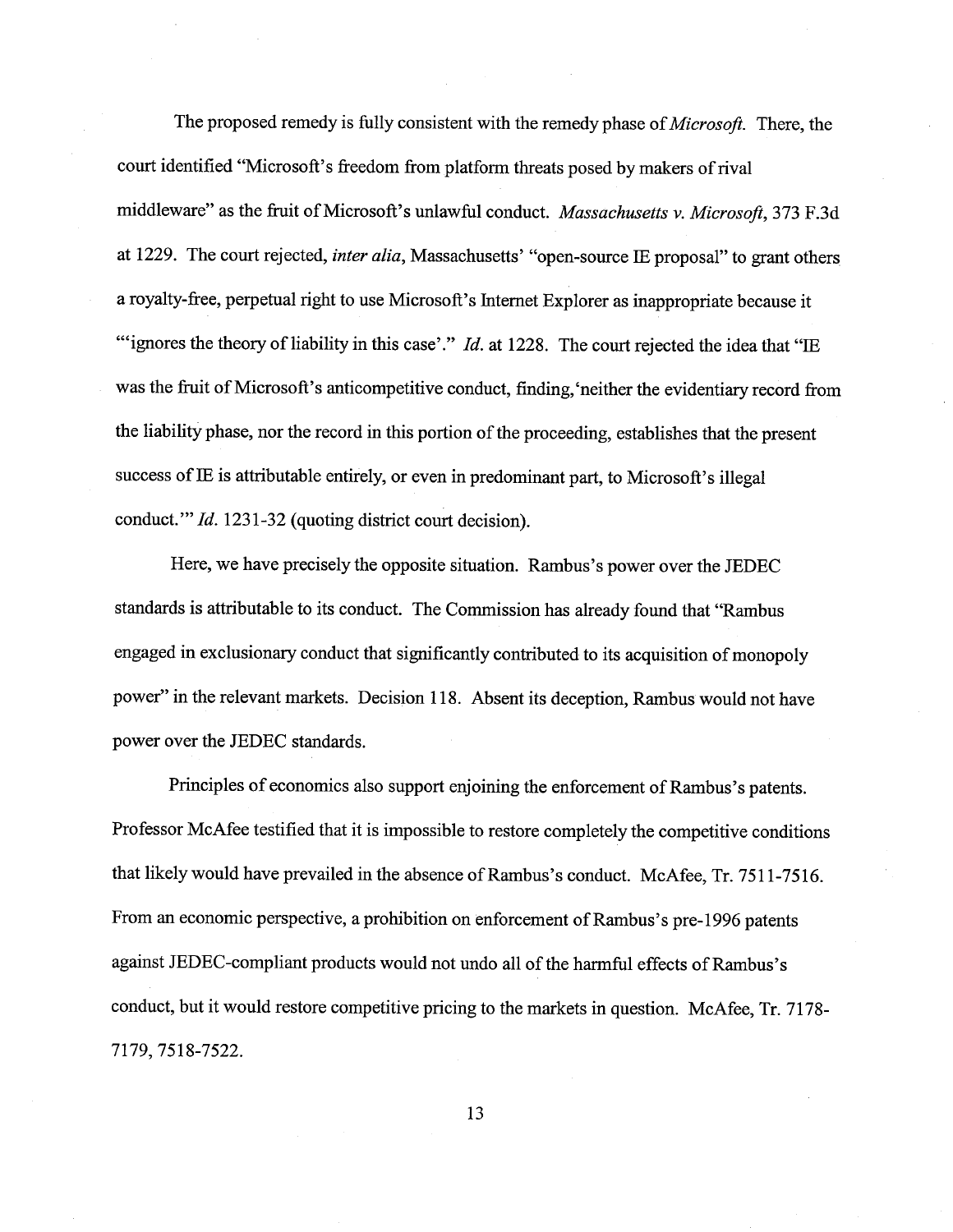Policy considerations further support enjoining enforcement of a patent as a remedy for abuse of standard-setting. The Commission has already explained that standard-setting "potentially yields significant efficiencies," and requires assurances that "other participants will not exploit the process by acting deceptively," but that deceptive conduct "may cause considerable harm to competition" if it reduces the efficiencies gained through standard-setting. Decision 25-26, 33. To fully restore competitive conditions, the Commission's relief must be sufficiently comprehensive to restore confidence in the standard-setting process.

The relief will do so without creating any significant disincentives to procompetitive conduct. The remedy merely replicates the "but for" world, so will not create any cognizable disincentives to innovate. The Commission has acknowledged that deception does not have any efficiency-enhancing attributes ( $Unocal$ ); thus, the remedy will not deter socially beneficial conduct. Finally, patent law already condemns far less egregious conduct, and IP holders in the SSO context must already consider the risk that deception will render their patents unenforceable.

Notably, the major standard-setting umbrella organization stated:

ANSI agrees with the Dell consent agreement [prohibiting enforcement] to the extent it applies to situations when a participant in the standards development process intentionally and deliberately fails to disclose that his or her organization holds a patent relating to the standard in question in an attempt to gain an unfair competitive advantage.

Testimony of Amy Marasco before the FTC (December 1, 1995). If, contrary to Dell and Unocal, Rambus is permitted to continue to collect royalties, future companies may take their chances on non-disclosure, expecting to retain all monopoly profits gained during litigation and still benefit later from favorable inferences when a "reasonable" royalty is set (even after its own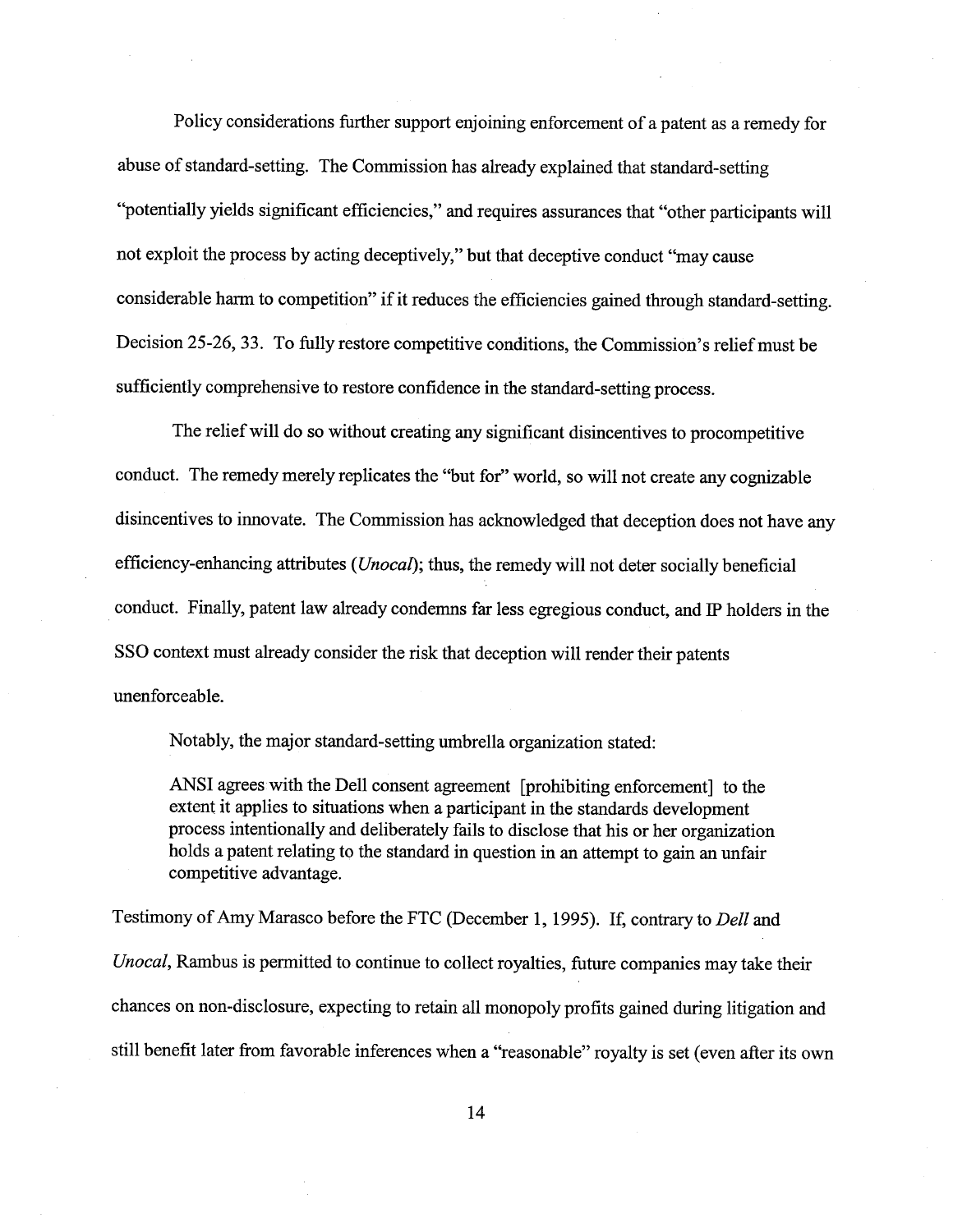conduct created the uncertainties that made inferences necessar).

## D. Principles of Administrabilty Favor An Order Enjoining Enforcement of Rambus's Royalties

A non-zero royalty would be difficult to administer. A royalty requires not only setting the royalty rate, but also defining the parameters of the products against which it can be assessed. Administering a rate for controllers integrated into other products (such as microprocessors) wil be exceedingly complex and on-going. Although a stand-alone memory controller might cost at most a few dollars, integrated products often cost tens or even hundreds of dollars, yet only a small portion of the value may be attributable to controller functions. Nonetheless, Rambus has demanded royalties based on the sellng price of the entire product. The Commission could not administer an effective cap on Rambus's royalty rates unless it also set a method to determine the portion of the value of such integrated products (some not yet developed) against which the royalty rate would apply. Because many such integrated controllers do not have a market price such determination would be highly regulatory.

The problem is worse with respect to users. Rambus has begun asserting that OEMs are liable for infringement of Rambus's patents, even if they purchase both DRAMs and controllers from licensed manufacturers. The Commission could not effectively cap Rambus's royalties unless it determined how to apply that cap to computers, handheld devices, telephones and automobiles.

With any royalty, "ongoing supervision may be necessary to regulate the price and nonprice terms of the resulting licenses." III Areeda & Hovenkamp, Antitrust Law  $\P$  653b, at 99-100 (2002). For example, compensation for patents may be extracted through cross-license or